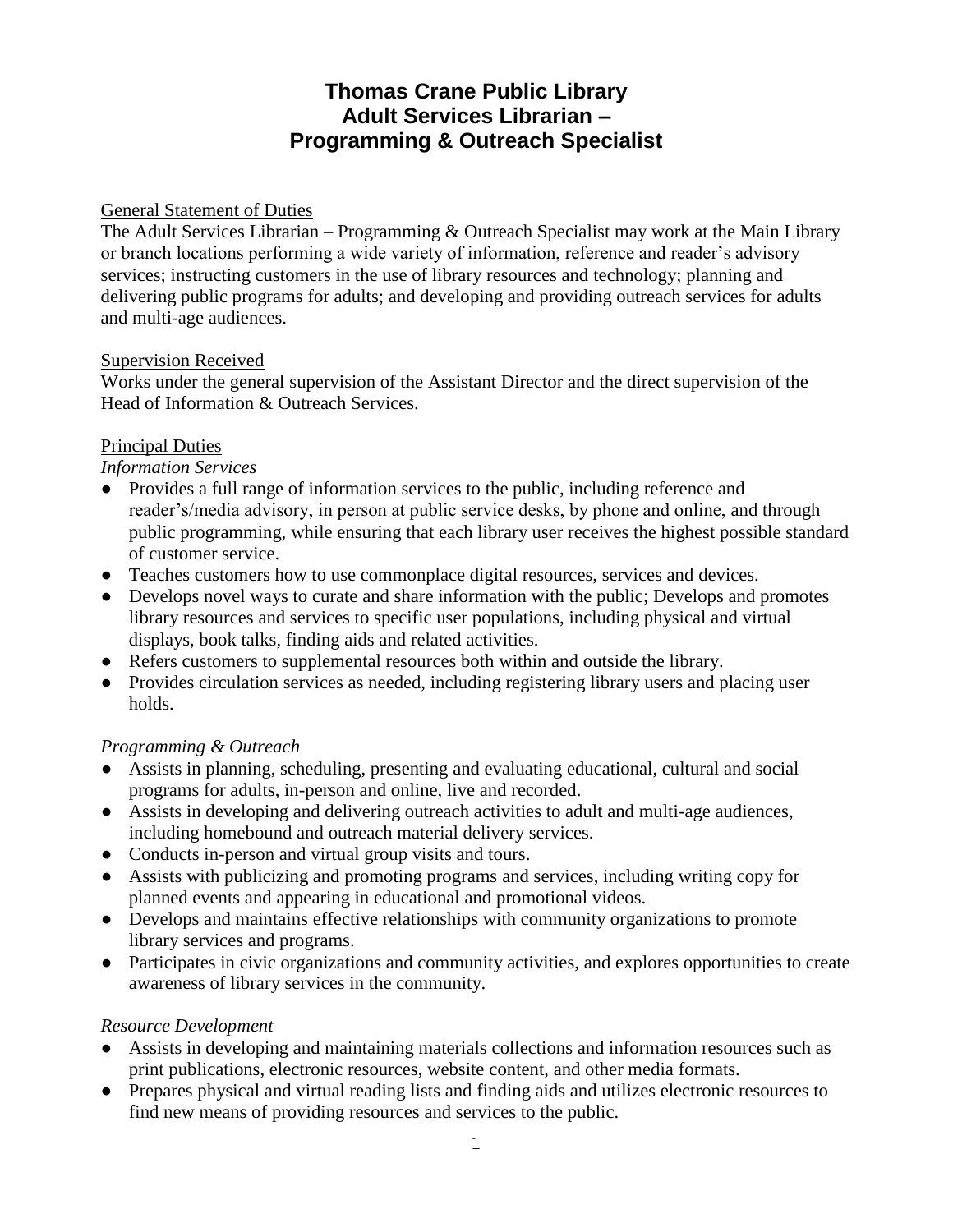● Participates in the development and maintenance of content for the library website and social media platforms.

### *Training & Staff Development*

- Maintains an area of expertise in providing library services to diverse populations; Keeps current with knowledge and trends related to urban public library services
- Keeps informed of library policies and procedures, new and emerging technologies, popular literature and library trends
- May instruct others in work procedures and may provide direction to others on a project basis
- May develop and deliver trainings to library staff, including library assistants and other **librarians**
- Participates in library teams, committees and trainings in support of library strategic initiatives
- Attends professional meetings and workshops and participates in appropriate professional organizations and committees

### *Leadership Support*

- Engages in effective teamwork to achieve library-wide goals through positive collaboration with others
- Interprets and applies library policies and procedures for customers and resolves customer complaints
- Takes ownership of the public service environment to ensure the safety of staff and the public and maintain an appropriate atmosphere and discipline
- Assumes a leadership role to address emergency situations, as required

# *Other Duties*

- Assists with responsibilities related to technology functions and equipment
- Provides service at all library locations with schedule to include regular evenings and weekends
- Performs related duties as assigned

# Qualifications:

*Education* 

• Must have an M.L.S. from an ALA-accredited library school.

# *Information Services*

- Minimum one year of experience providing information services preferred
- Must have knowledge of the principles and practices of public library work, including reference, information, and reader's advisory services
- Must have knowledge of general and specialized research tools and techniques
- Must be able to answer, or provide appropriate referrals in response to, specialized and general reference questions
- Must have knowledge of reader interest levels, books, authors and reading genres

# *Programming & Outreach*

- Must have experience planning and delivering programs for adults; at least one year of programming experience preferred
- Knowledge of program and event planning, community outreach methods and programs
- Copywriting skills and experience preferred
- Experience with online program platforms an asset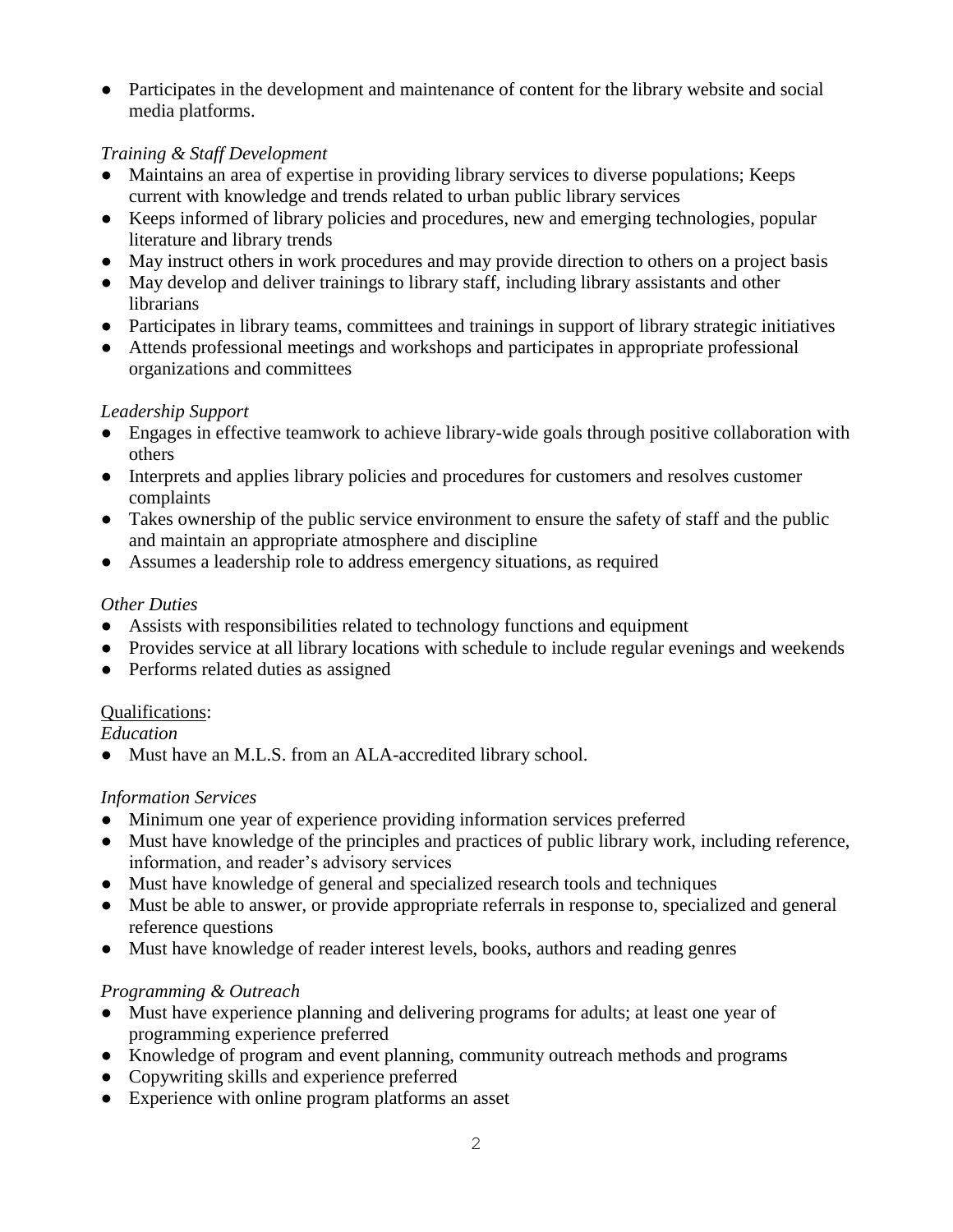# *Technology*

- Must have current working knowledge of common office computing technology, library applications, and library automation systems, and be able to use online Internet searching methods and information resources
- Must be familiar with commonplace social media platforms
- Familiarity with HTML and website content management systems desirable

#### *Customer Service*

- Minimum one year of experience providing customer service and/or instructional or outreach services to the general public
- Must possess a positive customer service attitude, professional demeanor, and the ability to be friendly, courteous and tactful with the public

#### *Communication and Interpersonal Skills*

- Must be able to communicate clearly, diplomatically, and in a friendly and positive manner with staff and library users from diverse ethnic, socioeconomic and cultural backgrounds, and listen to, understand and interpret the concerns of others
- Must be able to plan programs, develop program handouts, and conduct effective classes and programs for the general public
- Must be able to establish and maintain effective working relationships with all levels of library staff and work collaboratively in a team environment to find solutions to problems
- Experience in public speaking and formal writing skills are highly desired, as is fluency in more than one language
- Must be able to communicate effectively in English, both orally and in writing, and be easily understood on voice telephone

### *Other Required Skills and Abilities*

- Must be flexible, able to handle multiple competing priorities and tasks, adaptable to change, and able to work effectively and meet deadlines in a fast-paced and rapidly changing environment
- Must be able to work independently with limited supervision and to exercise initiative and good judgment in the performance of duties
- Must be able to accurately carry out complex procedures and pay close attention to detail

### *Physical Demands and Work Environment*

#### Physical Demands:

While performing the duties of this job, the employee is frequently required to:

- Sit or stand for extended periods of time, to bend, stoop, and walk, and to talk and hear
- Use hands to finger, handle, or feel objects, tools, or controls; and to reach with hands and arms
- Lift and carry books and other library materials up to 50 pounds, push loaded book trucks up to 150 pounds, and operate a variety of machinery and equipment, including office equipment such as computers, scanners, copiers, facsimile machines, CD/DVD players and related equipment.
- Vision requirements include close vision, distance vision, depth perception and the ability to adjust focus